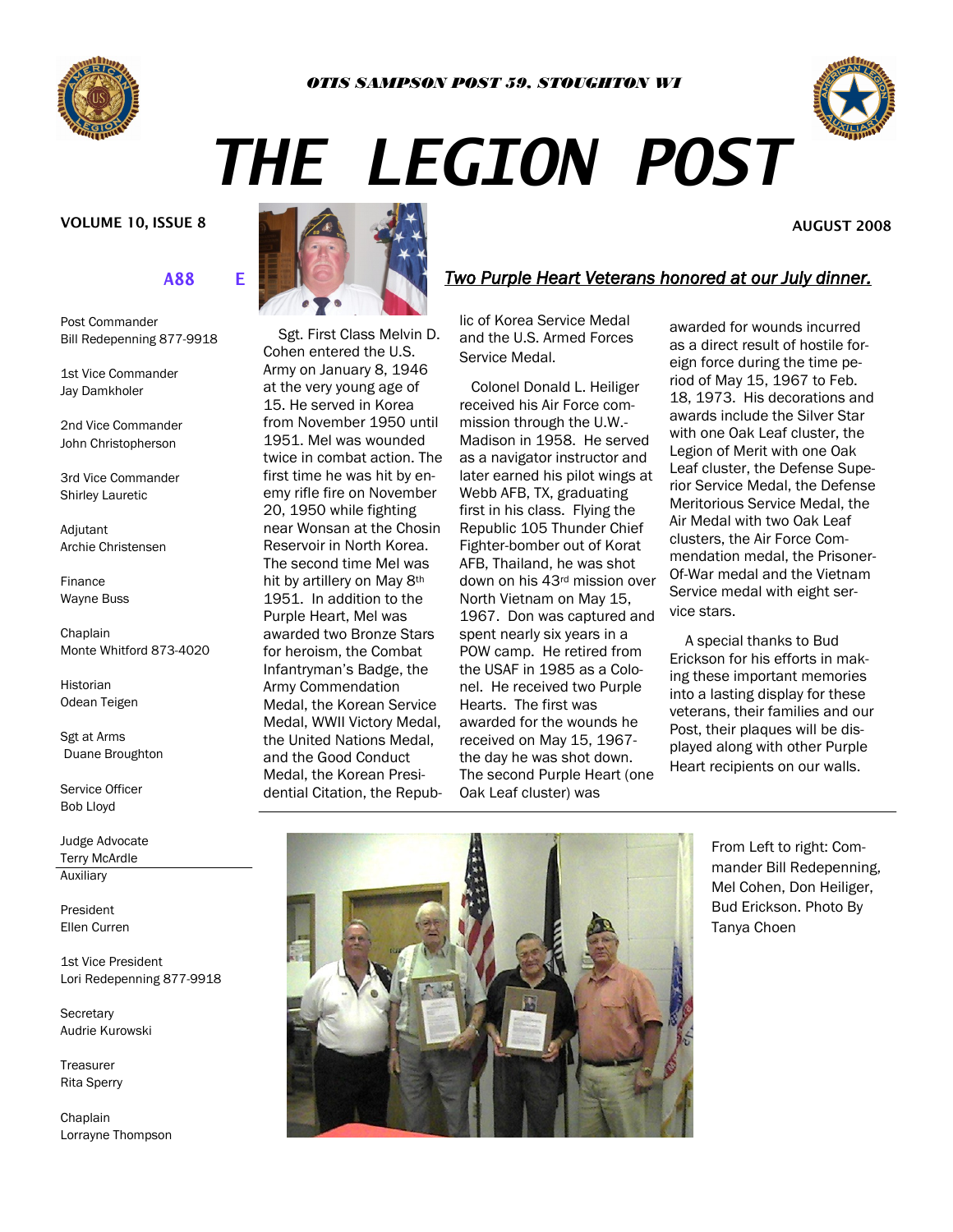#### **VOLUME 10, ISSUE 8 THE POSTAL POST PAGE ALL POST**

 Thank you! Thank you! Thank you! The last month has been a busy one, but with all of your help we've survived! And somebody said May was our busy month? We started off by giving SPC Andrew Howard an awesome Hometown Hero's Welcome Home; Thank you Commander Bill and Bob Lloyd for

your assistance.

Our very own Past President Elvera Phelps is now Dane County Auxiliary President. Please congratulate her the next time you see her. Our Past Dane County President, Joyce Endres, will be installed as Department Chaplin at the State Convention later this month.

I would like to extend another HUGE Thank You to all of the ALA members that came out to help with the Legion

Baseball Breakfast. I cannot tell you how much your help was appreciated! The July Breakfast is on the 20th. It is an "Auxiliary" breakfast, so I'll be seeing many more of you, yes? Oh, did I mention, Junior members are more than welcome to help also? We can find things for almost any aged Jr. to do! (We had a 2-½ year old Jr. member helping us one morning for a little while! And she loved it!)

July 4th was the date of our Annual (?) Chicken BB-Q. We did not do nearly as well as we did last year. Details were discussed at the Auxiliary meeting on July 14th.

Many surveys were returned. They've been very helpful for planning, etc. If you haven't returned yours yet, please do so soon, and consider marking YES to something, or feel free add you own ideas to the one that have already been sent in.

I am looking forward to a rewarding year working with all of you to support the American Legion Auxiliary Program's and the American Legion Post 59.

Ellen Curran, President ALA Unit 59

## Legion Hall Wish List

- A collapsible dowel type drying rack for dish cloths
- A CD player for "background" music during activities
- A bulletin Board for the Auxiliary room

Thank You ..... to those of you who donated the booster seats. Our youngest patrons appreciate your thoughtfulness!

# **CHAPLAINS CORPORATION**

I found this very interesting!

1. The garden of Eden was in Iraq

- 2. Mesopotamia, which is now Iraq was the cradle of civilization
- 3. Noah built the ark in Iraq
- 

4. The Tower of Babel was in Iraq 5. Abraham was from Ur, which is in southern Iraq!

6. Isaac's wife Rebekah is from Nahor, which is in Iraq!

7. Jacob met Rachel in Iraq.

8. Jonah preached in Nineveh-which is in Iraq.

9. Assyria, which is in Iraq, conquered the ten tribes of Israel.

10. Amos cried out in Iraq!

11. Babylon, which is in Iraq, destroyed Jerusalem

12. Daniel was in the lion's den in Iraq.

13.The wise men were from Iraq. 14. Israel is the nation most often mentioned in the Bible. second is Iraq!

 The names used in the Bible are Babylon, and Mesopotamia...land between two rivers, the Tigris and Euphrates rivers. Indeed Iraq is a country that is very significant in the Bible. Here is something to think about. Since America is typically represented by an Eagle. Saddam should have read up on his Muslim passages... Koran (9:11) For it is written that a son of Arabia would awaken a fearsome Eagle..The wrath of the Eagle would be felt throughout the lands of Allah and lo, while some of the people trembled in despair still more rejoiced; for the wrath of the Eagle cleansed the lands of Allah; and there was peace. (note the verse number!) Let us not forget the troops now serving in Iraq and elsewhere around the world to bring us peace.

If you know of anyone who is hospitalized, or in need please contact Monte at 873-4020.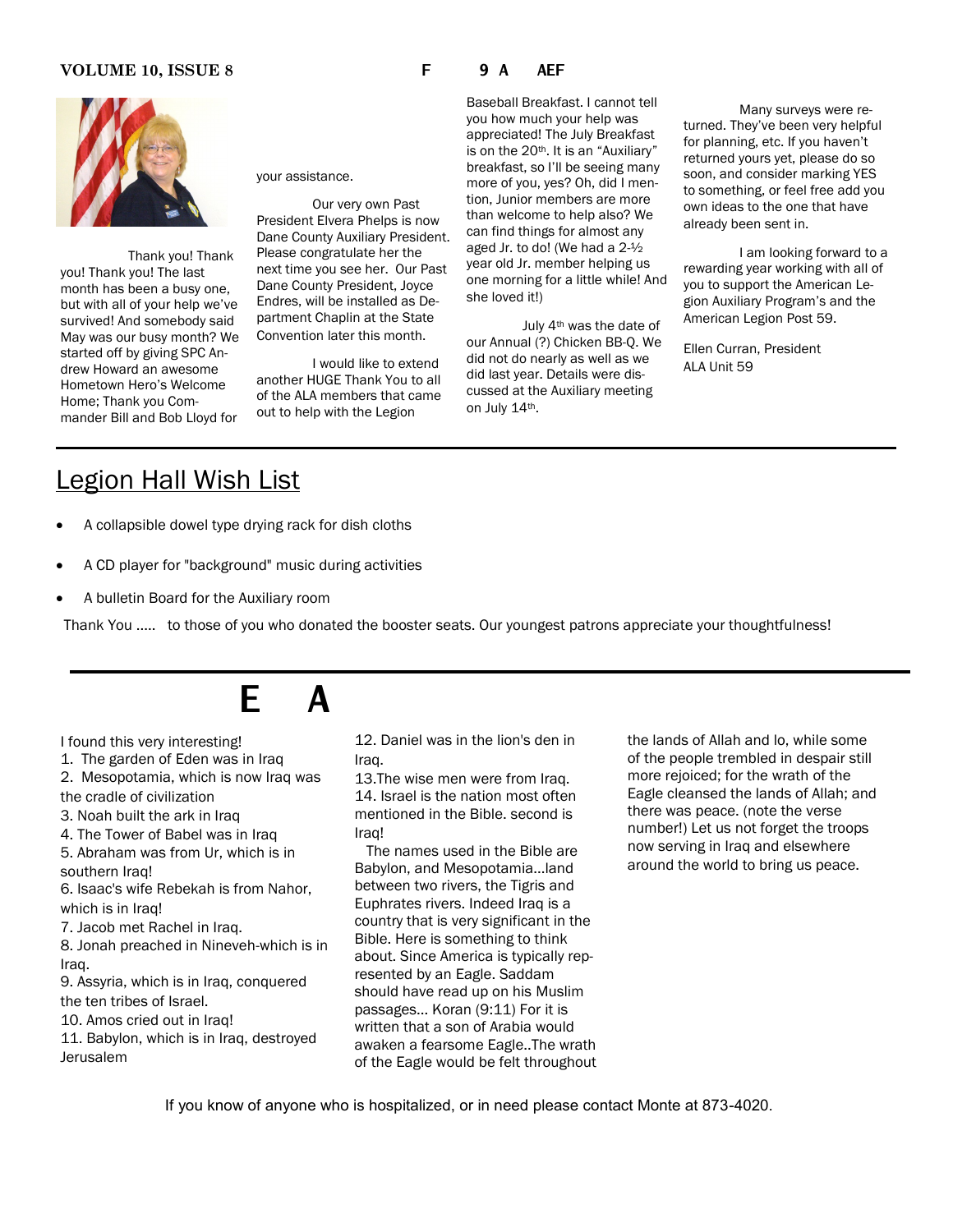| <b>August 2008</b>                                                      |                                                                                             |                  |     |                |                              |                                                         |  |  |  |  |
|-------------------------------------------------------------------------|---------------------------------------------------------------------------------------------|------------------|-----|----------------|------------------------------|---------------------------------------------------------|--|--|--|--|
| Sun                                                                     | Mon                                                                                         | <b>Tue</b>       | Wed | <b>Thu</b>     | Fri                          | Sat                                                     |  |  |  |  |
|                                                                         |                                                                                             |                  |     |                | $\boldsymbol{l}$             | $\overline{2}$                                          |  |  |  |  |
| $\mathfrak{Z}$                                                          | $\overline{A}$                                                                              | 5                | 6   | $\overline{7}$ | $\delta$                     | $\mathcal{G}_\textit{Breakfast at Post}$<br>501 7-11 am |  |  |  |  |
| 10                                                                      | $\left  \int\int_{\textit{Post Meeting at }}\right  \left  \int_{\textit{2}}\right $<br>7PM |                  | 13  | 14             | $15$ Fish Fry at<br>Post 481 | 16                                                      |  |  |  |  |
| $17_{\scriptscriptstyle{Post\,break br\acute{e}a kfast}}$<br>$7 - noon$ | 18                                                                                          | 19               | 20  | 21             | 22                           | 23                                                      |  |  |  |  |
| 24                                                                      | 25                                                                                          | $26$ Post dinner | 27  | 28             | 29                           | 30                                                      |  |  |  |  |
| 31                                                                      |                                                                                             |                  |     |                |                              |                                                         |  |  |  |  |

| September 2008                   |                            |                  |                |                 |                              |                                       |  |  |  |  |
|----------------------------------|----------------------------|------------------|----------------|-----------------|------------------------------|---------------------------------------|--|--|--|--|
| Sun                              | Mon                        | <b>Tue</b>       | <b>Wed</b>     | <b>Thu</b>      | Fri                          | Sat                                   |  |  |  |  |
|                                  | $\int$ Labor Day           | $\overline{2}$   | $\mathfrak{Z}$ | $\overline{A}$  | 5                            | 6                                     |  |  |  |  |
| $\overline{7}$                   | $8$ Post Meeting at<br>7PM | 9                | 10             | $\overline{11}$ | 12                           | $13$ Breakfast at<br>Post 501 7-11 am |  |  |  |  |
| 14                               | 15                         | 16               | 17             | 18              | $19$ Fish Fry at<br>Post 481 | 20                                    |  |  |  |  |
| $2I$ Post breakfast<br>$7$ —noon | 22                         | $23$ Post dinner | 24             | 25              | 26                           | 27                                    |  |  |  |  |
| 28                               | 29                         | 30               |                |                 |                              |                                       |  |  |  |  |